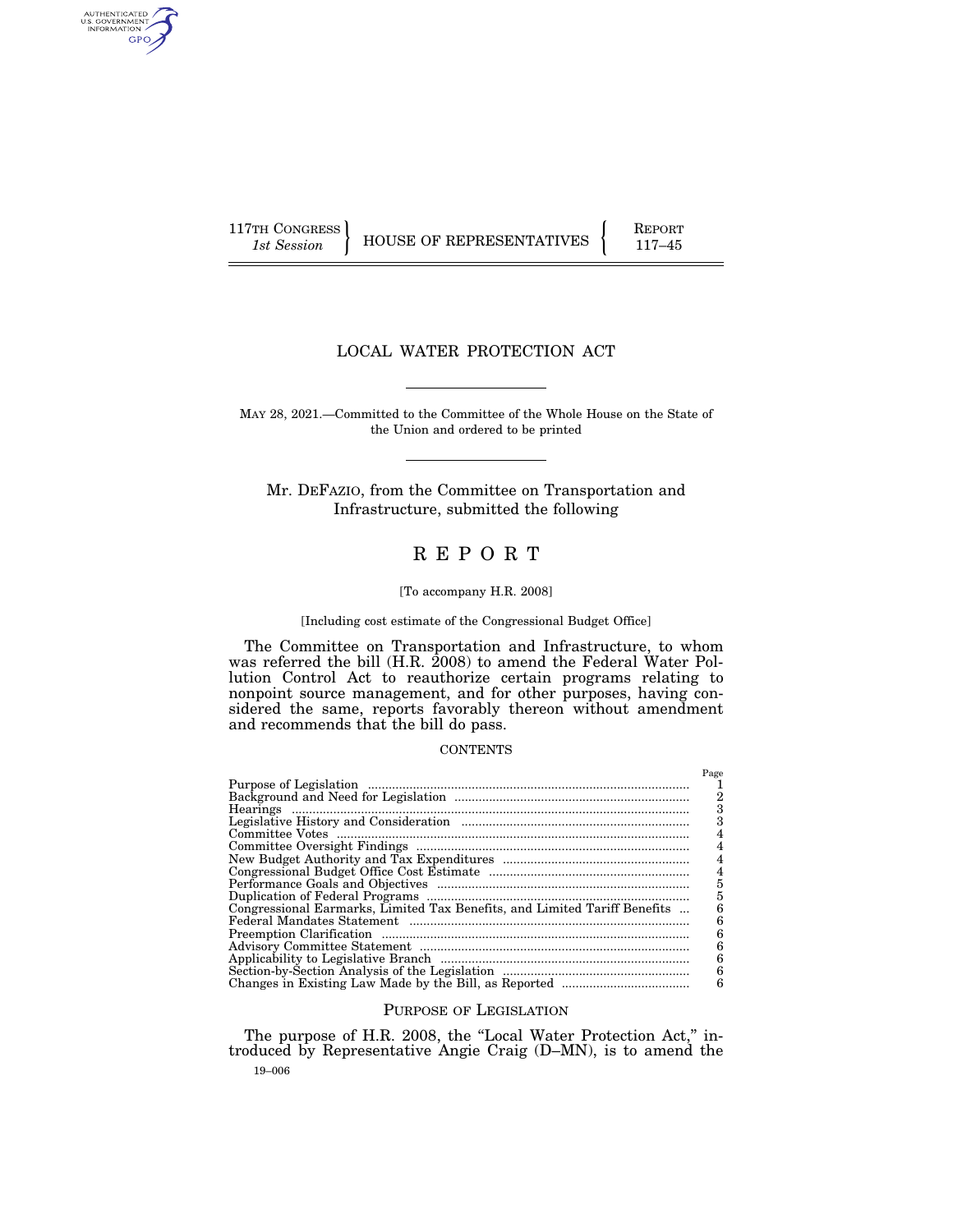*Federal Water Pollution Control Act,* commonly known as the *Clean Water Act*, to reauthorize federal appropriations for the nonpoint source management grants program, administered by the U.S. Environmental Protection Agency (EPA).

## BACKGROUND AND NEED FOR LEGISLATION

H.R. 2008 reauthorizes federal appropriations for the nonpoint source management grants program under section 319 of the *Clean Water Act*, administered by the EPA.

Nonpoint source water pollution, unlike pollution from industrial and sewage treatment plants, comes from many diffuse sources, including runoff from farms, managed forests, and urban areas. This runoff can carry pollutants, such as fertilizers and sediment, toxins from abandoned mines, and oils and heavy metals from roads, into lakes, rivers, and other bodies of water.

The *Clean Water Act* was enacted in 1972 to restore and maintain the chemical, physical, and biological integrity of the nation's waters. In 1987, the *Clean Water Act* was amended (Pub. L. 100– 4) to add section 319 to create a non-regulatory program through which the EPA administers annual grants to help states develop and implement their own programs for managing nonpoint sources of water pollution. Under the EPA's section 319 program, states retain the primary role for addressing nonpoint source water pollution, which they do largely through voluntary means and financial incentives. However, according to a U.S. Government Accountability Office (GAO) report, the extent of available incentives has declined in recent years, as grants to states under the section 319 program have declined by more than 30 percent, from about \$240 million annually in fiscal year 2004 to about \$160 million in fiscal year 2014.1

The section 319 program was initially authorized at \$70 million annually in fiscal year 1988, and its authorization level steadily increased to \$130 million in fiscal year 1991—the last year of authorization for this program. Since that time, the section 319 program has been authorized through the annual appropriations bill for the EPA. In fiscal year 2021, the section 319 program received a federal appropriation of \$177 million (Pub. L. 116–260).

H.R. 2008 authorizes \$200 million for the section 319 program for each of the fiscal years 2022 through 2026.

In recent years, the Subcommittee on Water Resources and Environment requested two studies by GAO related to implementation of the EPA's section 319 program.

In the first study, requested by former Subcommittee Ranking Member Tim Bishop (D–NY), entitled ''*Nonpoint Source Water Pollution: Greater Oversight and Additional Data Needed for Key EPA Water Program,*'' GAO recommended, among other things, that the EPA provide guidance specific to section 319 to its regional offices on how they are to fulfill their oversight responsibilities, and that the U.S. Department of Agriculture analyze data to determine if measures were taken to mitigate water quality impacts in section 319 program areas.2

 $^{\rm 1}$  GAO–16–697R. <br> $^{\rm 2}$  GAO–12–335.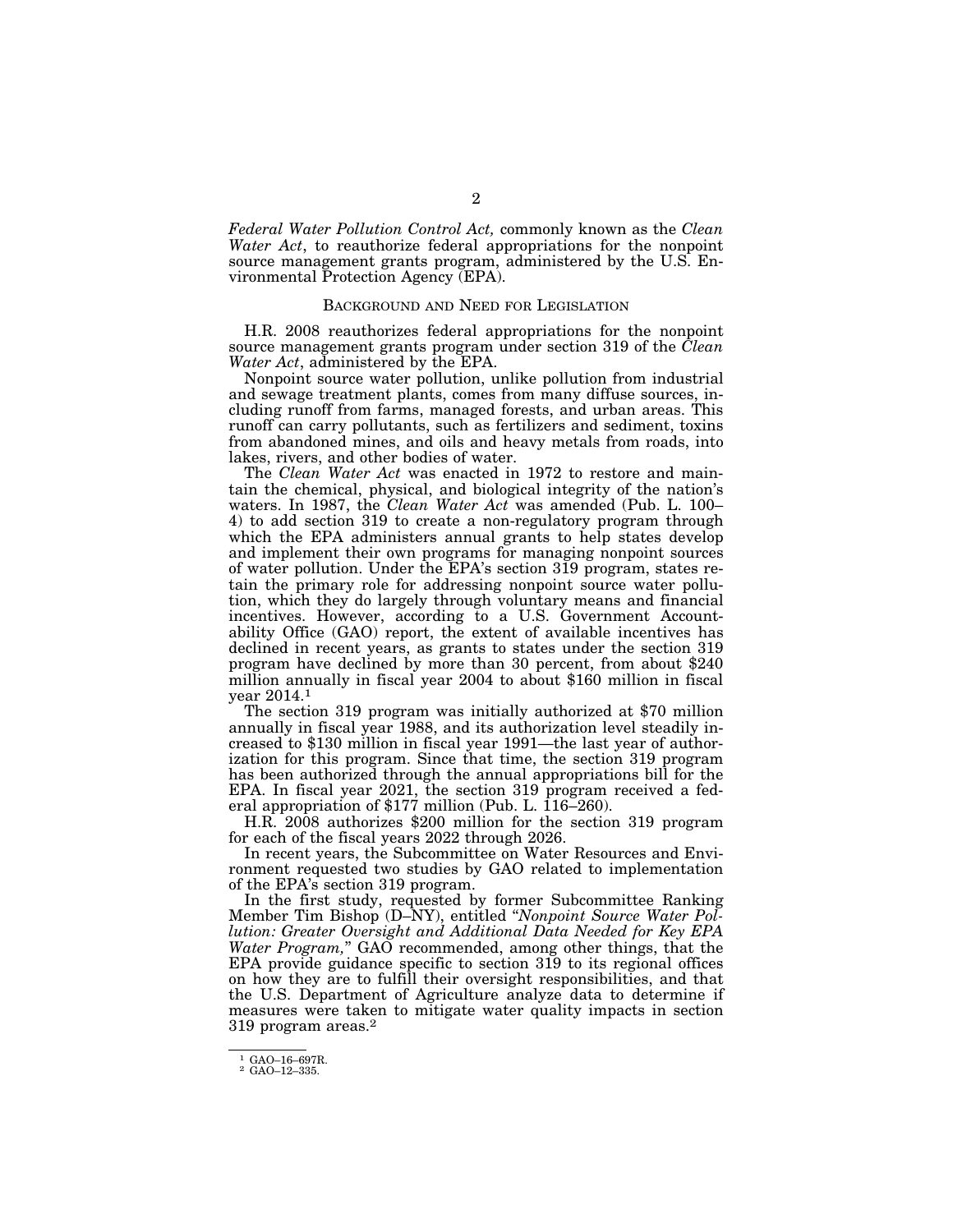In the second report, requested by former Subcommittee Chairman Bob Gibbs (R–OH), entitled "*Environmental Protection Agency*: *Status of Efforts to Address Nonpoint Source Water Pollution through the Section 319 Program*,'' GAO re-examined EPA's implementation of the 319 program, in light of its recommendations in its 2012 report.3 The GAO concluded that it was ''encouraged that EPA has taken, and continues to take, actions to reform the section 319 program, but we continue to believe that the agency should fully implement our recommendations [contained in the 2012 GAO report].''4

#### **HEARINGS**

For the purposes of rule XIII, clause  $3(c)(6)(A)$  of the 117th Congress, no hearings were used to develop or consider H.R. 2008 in the 117th Congress, however the Committee held the following hearing in the 116th Congress:

On March 7, 2019, the Subcommittee on Water Resources and Environment held a hearing titled ''The Clean Water State Revolving Fund: How Federal Infrastructure Investment Can Help Communities Modernize Water Infrastructure and Address Affordability Challenges.'' This hearing examined the current state of the Nation's clean water systems and the backlog of clean water infrastructure needs and the infrastructure affordability challenges facing communities and American households. The Subcommittee received testimony from Hon. David A. Condon, Mayor, City of Spokane, Washington, *testifying on behalf of United States Conference of Mayors*; Mr. John Mokszycki, Water and Sewer Superintendent, Town of Greenport, New York, on behalf of The National Rural Water Association; Ms. Catherine Coleman Flowers, Rural Development Manager, The Equal Justice Initiative; Ms. Maureen Taylor, State Chairperson, Michigan Welfare Rights Organization; Mr. Andrew Kricun, Executive Director and Chief Engineer, Camden County Municipal Utilities Authority, Camden, New Jersey, *testifying on behalf of The National Association of Clean Water Agencies*; and Ms. Jill Witkowski Heaps, Assistant Professor of Law, Vermont Law School.

#### LEGISLATIVE HISTORY AND CONSIDERATION

H.R. 2008 was introduced in the House on March 18, 2021, by Ms. Craig and Mr. Mast, and referred to the Committee on Transportation and Infrastructure. Within the Committee, H.R. 2008 was referred to the Subcommittee on Water Resources and Environment.

The Subcommittee on Water Resources and Environment was discharged from further consideration of H.R. 2008 on March 24, 2021.

The Full Committee considered H.R. 2008 on March 24, 2021, and ordered the measure to be reported to the House with a favorable recommendation, by voice vote.

<sup>3</sup>GAO–16–697R.

<sup>4</sup> 44 *Id.*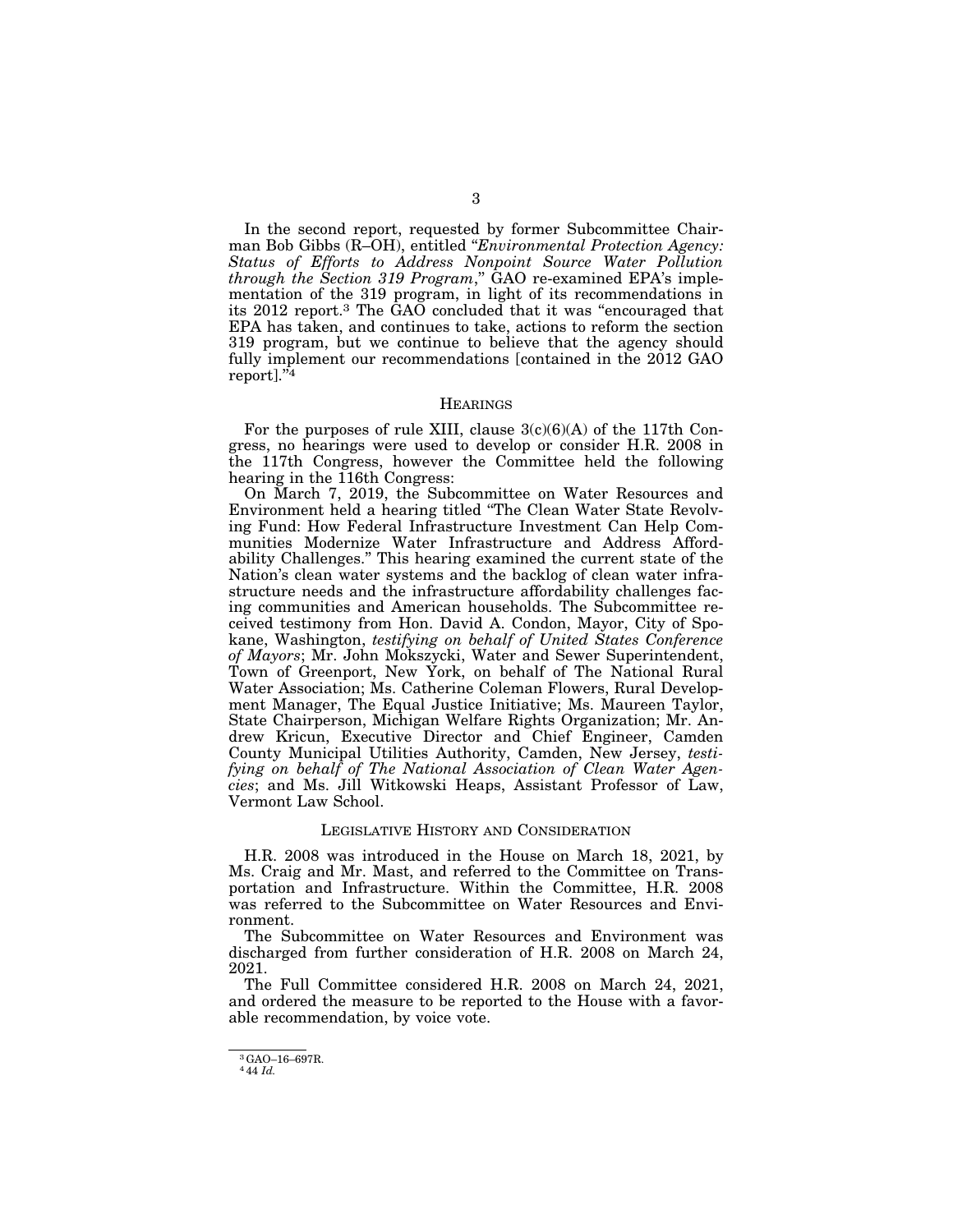# COMMITTEE VOTES

Clause 3(b) of rule XIII of the Rules of the House of Representatives requires each committee report to include the total number of votes cast for and against on each record vote on a motion to report and on any amendment offered to the measure or matter, and the names of those members voting for and against.

No record votes were requested during consideration of H.R. 2008.

#### COMMITTEE OVERSIGHT FINDINGS

With respect to the requirements of clause  $3(c)(1)$  of rule XIII of the Rules of the House of Representatives, the Committee's oversight findings and recommendations are reflected in this report.

# NEW BUDGET AUTHORITY AND TAX EXPENDITURES

Clause  $3(c)(2)$  of rule XIII of the Rules of the House of Representatives does not apply where a cost estimate and comparison prepared by the Director of the Congressional Budget Office under section 402 of the Congressional Budget Act of 1974 has been timely submitted prior to the filing of the report and is included in the report. Such a cost estimate is included in this report.

## CONGRESSIONAL BUDGET OFFICE COST ESTIMATE

With respect to the requirement of clause  $3(c)(3)$  of rule XIII of the Rules of the House of Representatives and section 402 of the Congressional Budget Act of 1974, the Committee has received the enclosed cost estimate for H.R. 2008 from the Director of the Congressional Budget Office:

# U.S. CONGRESS, CONGRESSIONAL BUDGET OFFICE, *Washington, DC, April 9, 2021.*

Hon. PETER A. DEFAZIO,

*Chairman, Committee on Transportation and Infrastructure, House of Representatives, Washington, DC.* 

DEAR MR. CHAIRMAN: The Congressional Budget Office has prepared the enclosed cost estimate for H.R. 2008, the Local Water Protection Act.

If you wish further details on this estimate, we will be pleased to provide them. The CBO staff contact is Stephen Rabent.

Sincerely,

PHILLIP L. SWAGEL,<br>*Director.* 

Enclosure.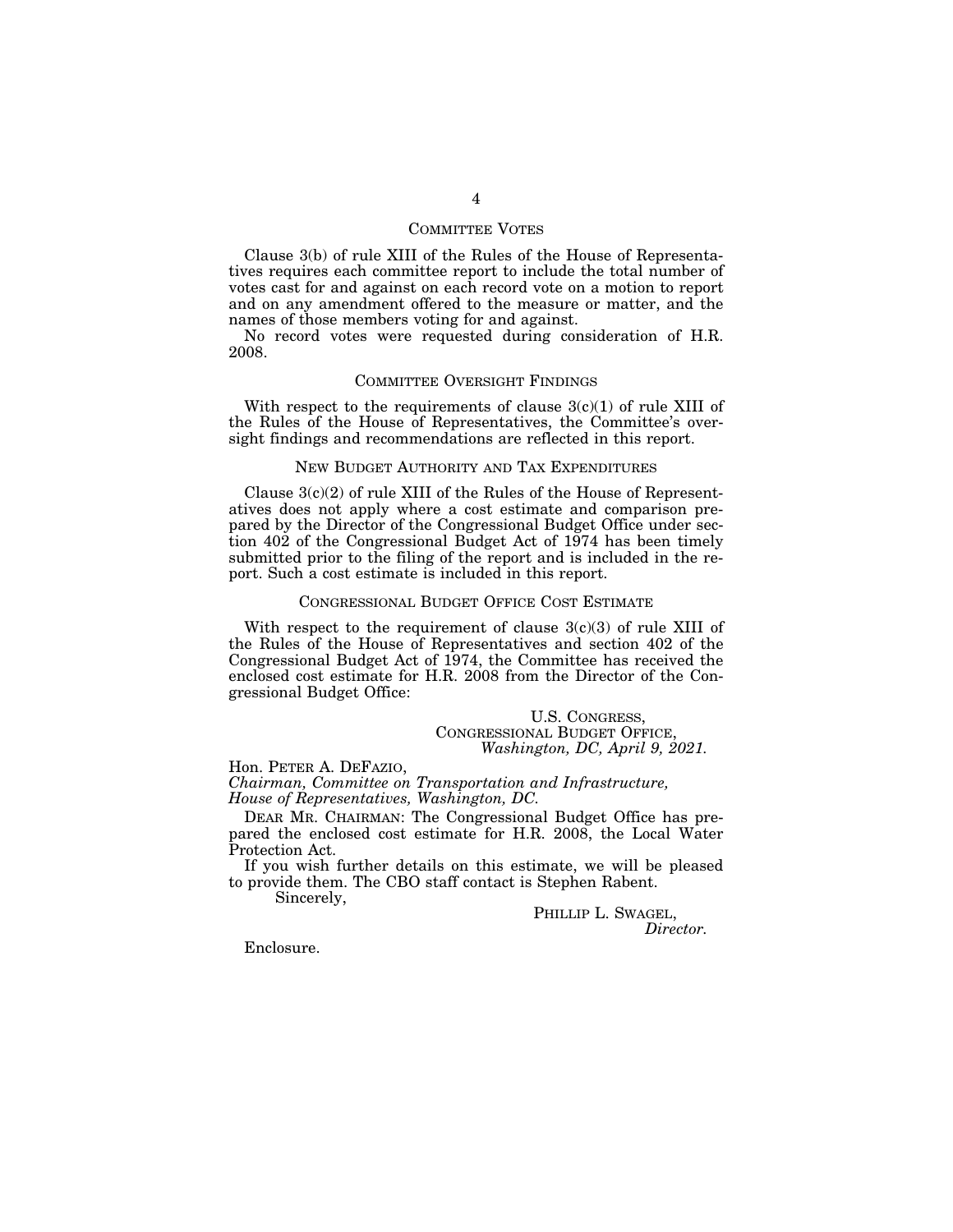| H.R. 2008, Local Water Protection Act                                  |      |                                                                                                   |           |  |  |  |
|------------------------------------------------------------------------|------|---------------------------------------------------------------------------------------------------|-----------|--|--|--|
|                                                                        |      | As ordered reported by the House Committee on Transportation and Infrastructure on March 24, 2021 |           |  |  |  |
| By Fiscal Year, Millions of Dollars                                    | 2021 | 2021-2026                                                                                         | 2021-2031 |  |  |  |
| Direct Spending (Outlays)                                              |      |                                                                                                   |           |  |  |  |
| <b>Revenues</b>                                                        |      |                                                                                                   |           |  |  |  |
| Increase or Decrease (-)<br>in the Deficit                             |      |                                                                                                   |           |  |  |  |
| Spending Subject to<br><b>Appropriation (Outlays)</b>                  | ٥    | 740                                                                                               | 1.000     |  |  |  |
| Statutory pay-as-you-go<br>procedures apply?                           | No   | <b>Mandate Effects</b>                                                                            |           |  |  |  |
| Increases on-budget deficits in any<br>of the four consecutive 10-year | No.  | Contains intergovernmental mandate?                                                               | No.       |  |  |  |
| periods beginning in 2032?                                             |      | Contains private-sector mandate?                                                                  | No        |  |  |  |

Under current law, states are required to report to the Environmental Protection Agency (EPA) on nonpoint sources of pollution that affect navigable water as well as their plans to manage that pollution and improve the quality of navigable water. EPA provides grants for states to manage pollution from nonpoint sources and for other activities to protect groundwater quality. In 2021, \$177 million was appropriated for those purposes.

H.R. 2008 would authorize the appropriation of \$200 million annually over the 2022–2026 period for those grant programs. Assuming appropriation of the specified amounts, CBO estimates that implementing the bill would cost \$740 million over the 2022–2026 period and \$260 million after 2026. The costs of the legislation, detailed in Table 1, fall within budget function 300 (natural resources and environment).

TABLE 1.—ESTIMATED INCREASES IN SPENDING SUBJECT TO APPROPRIATION UNDER H.R. 2008

|               | By fiscal year, millions of dollars- |           |            |            |            |            |               |
|---------------|--------------------------------------|-----------|------------|------------|------------|------------|---------------|
|               | 2021                                 | 2022      | 2023 2024  |            | 2025       | 2026       | 2021-<br>2026 |
| Authorization | 0                                    | 200<br>20 | 200<br>140 | 200<br>180 | 200<br>200 | 200<br>200 | 1.000<br>740  |

The CBO staff contact for this estimate is Stephen Rabent. The estimate was reviewed by H. Samuel Papenfuss, Deputy Director of Budget Analysis.

## PERFORMANCE GOALS AND OBJECTIVES

With respect to the requirement of clause  $3(c)(4)$  of rule XIII of the Rules of the House of Representatives, the performance goal and objective of H.R. 2008 is to assist States and communities in funding State, regional, and local efforts to address nonpoint sources of water pollution.

# DUPLICATION OF FEDERAL PROGRAMS

Pursuant to clause 3(c)(5) of rule XIII of the Rules of the House of Representatives, the Committee finds that no provision of H.R.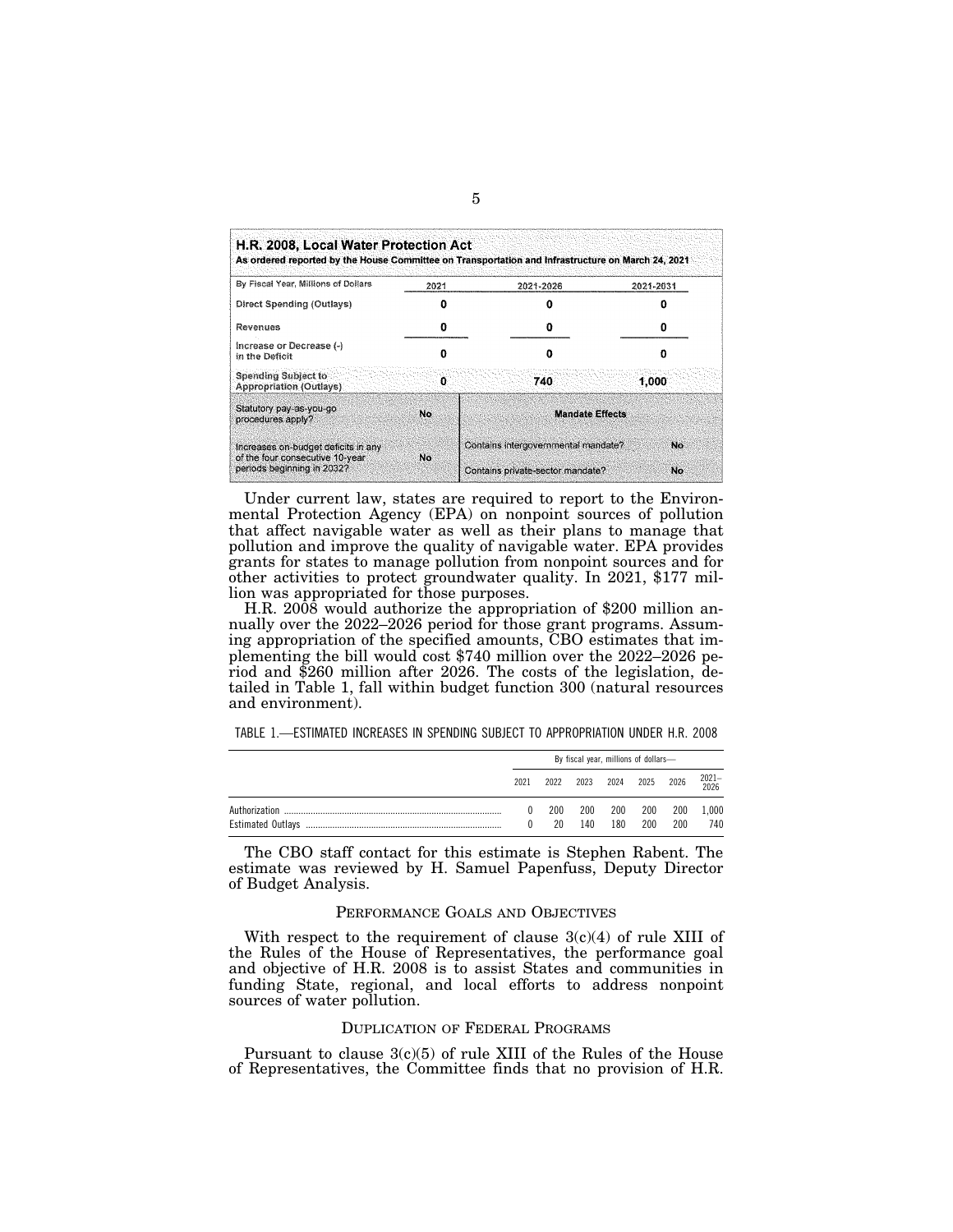2008 establishes or reauthorizes a program of the federal government known to be duplicative of another federal program, a program that was included in any report from the Government Accountability Office to Congress pursuant to section 21 of Public Law 111–139, or a program related to a program identified in the most recent Catalog of Federal Domestic Assistance.

## CONGRESSIONAL EARMARKS, LIMITED TAX BENEFITS, AND LIMITED TARIFF BENEFITS

In compliance with clause 9 of rule XXI of the Rules of the House of Representatives, this bill, as reported, contains no congressional earmarks, limited tax benefits, or limited tariff benefits as defined in clause  $9(e)$ ,  $9(f)$ , or  $9(g)$  of the rule XXI.

#### FEDERAL MANDATES STATEMENT

The Committee adopts as its own the estimate of federal mandates prepared by the Director of the Congressional Budget Office pursuant to section 423 of the Unfunded Mandates Reform Act (Pub. L. 104–4).

# PREEMPTION CLARIFICATION

Section 423 of the Congressional Budget Act of 1974 requires the report of any Committee on a bill or joint resolution to include a statement on the extent to which the bill or joint resolution is intended to preempt state, local, or tribal law. The Committee finds that H.R. 2008 does not preempt any state, local, or tribal law.

#### ADVISORY COMMITTEE STATEMENT

No advisory committees within the meaning of section 5(b) of the Federal Advisory Committee Act were created by this legislation.

# APPLICABILITY TO LEGISLATIVE BRANCH

The Committee finds that the legislation does not relate to the terms and conditions of employment or access to public services or accommodations within the meaning of section  $10\overline{2}(b)(3)$  of the Congressional Accountability Act (Pub. L. 104–1).

#### SECTION-BY-SECTION ANALYSIS OF THE LEGISLATION

## *Section 1. Short title*

This section provides that this bill may be cited as the ''Local Water Protection Act''.

#### *Sec. 2. Nonpoint source management programs*

This section authorizes \$200 million in federal appropriations for the Clean Water Act section 319 program for each of the fiscal years 2022 through 2026.

#### CHANGES IN EXISTING LAW MADE BY THE BILL, AS REPORTED

In compliance with clause 3(e) of rule XIII of the Rules of the House of Representatives, changes in existing law made by the bill, as reported, are shown as follows (existing law proposed to be omitted is enclosed in black brackets, new matter is printed in italics,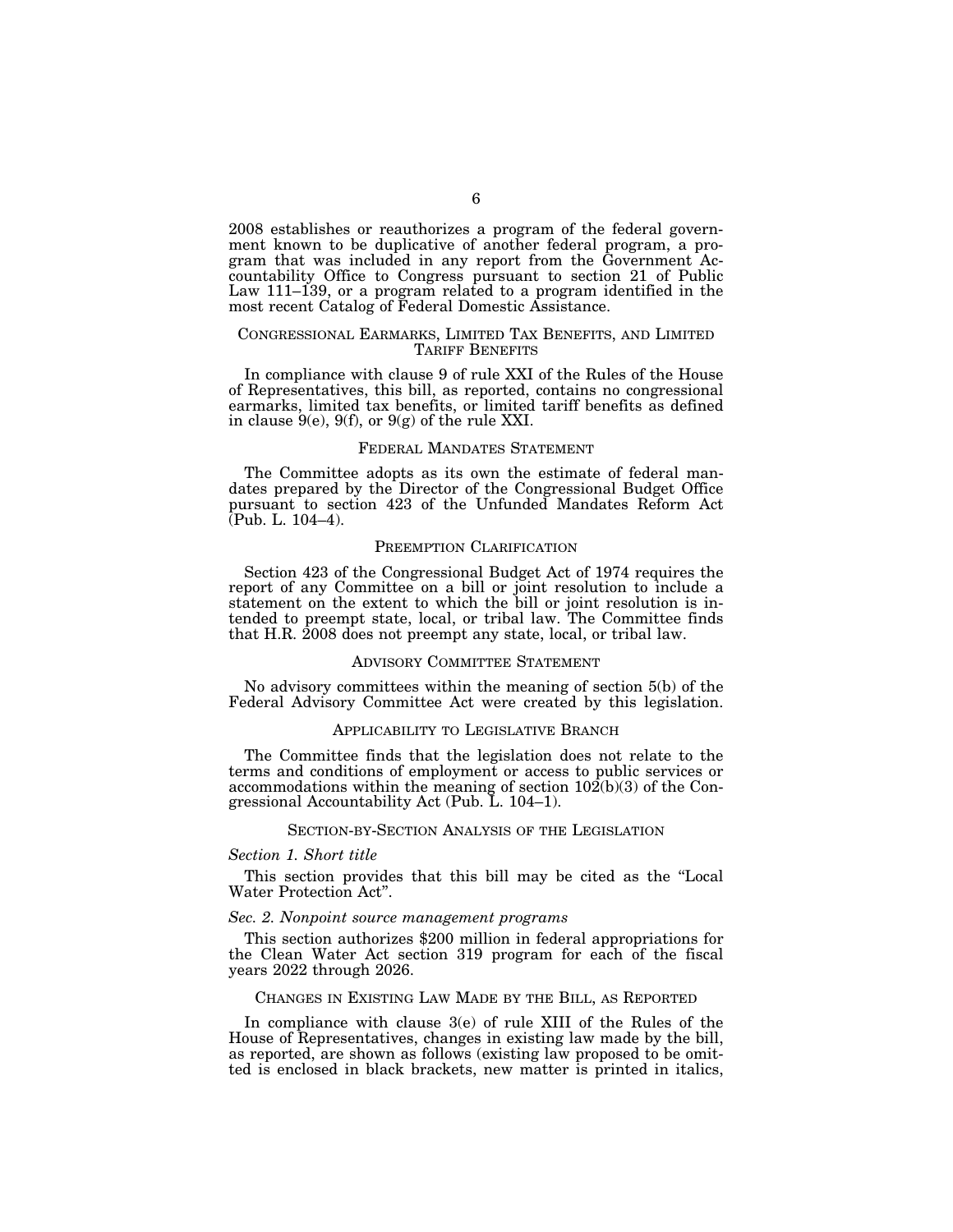and existing law in which no change is proposed is shown in roman):

# **FEDERAL WATER POLLUTION CONTROL ACT**

# \* \* \* \* \* \* \*

# TITLE III—STANDARDS AND ENFORCEMENT

\* \* \* \* \* \* \*

# **SEC. 319. NONPOINT SOURCE MANAGEMENT PROGRAMS.**

(a) STATE ASSESSMENT REPORTS.— (1) CONTENTS.—The Governor of each State shall, after notice and opportunity for public comment, prepare and submit to the Administrator for approval, a report which—

(A) identifies those navigable waters within the State which, without additional action to control nonpoint sources of pollution, cannot reasonably be expected to attain or maintain applicable water quality standards or the goals and requirements of this Act;

(B) identifies those categories and subcategories of nonpoint sources or, where appropriate, particular nonpoint sources which add significant pollution to each portion of the navigable waters identified under subparagraph (A) in amounts which contribute to such portion not meeting such water quality standards or such goals and requirements;

(C) describes the process, including intergovernmental coordination and public participation, for identifying best management practices and measures to control each category and subcategory of nonpoint sources and, where appropriate, particular nonpoint sources identified under subparagraph (B) and to reduce, to the maximum extent practicable, the level of pollution resulting from such category, subcategory, or source; and

(D) identifies and describes State and local programs for controlling pollution added from nonpoint sources to, and improving the quality of, each such portion of the navigable waters, including but not limited to those programs which are receiving Federal assistance under subsections (h) and (i).

(2) INFORMATION USED IN PREPARATION.—In developing the report required by this section, the State (A) may rely upon information developed pursuant to sections 208, 303(e), 304(f),  $305(b)$ , and  $314$ , and other information as appropriate, and  $(B)$ may utilize appropriate elements of the waste treatment management plans developed pursuant to sections 208(b) and 303, to the extent such elements are consistent with and fulfill the requirements of this section.<br>(b) STATE MANAGEMENT PROGRAMS.-

(1) IN GENERAL.—The Governor of each State, for that State or in combination with adjacent States, shall, after notice and opportunity for public comment, prepare and submit to the Administrator for approval a management program which such State proposes to implement in the first four fiscal years beginning after the date of submission of such management program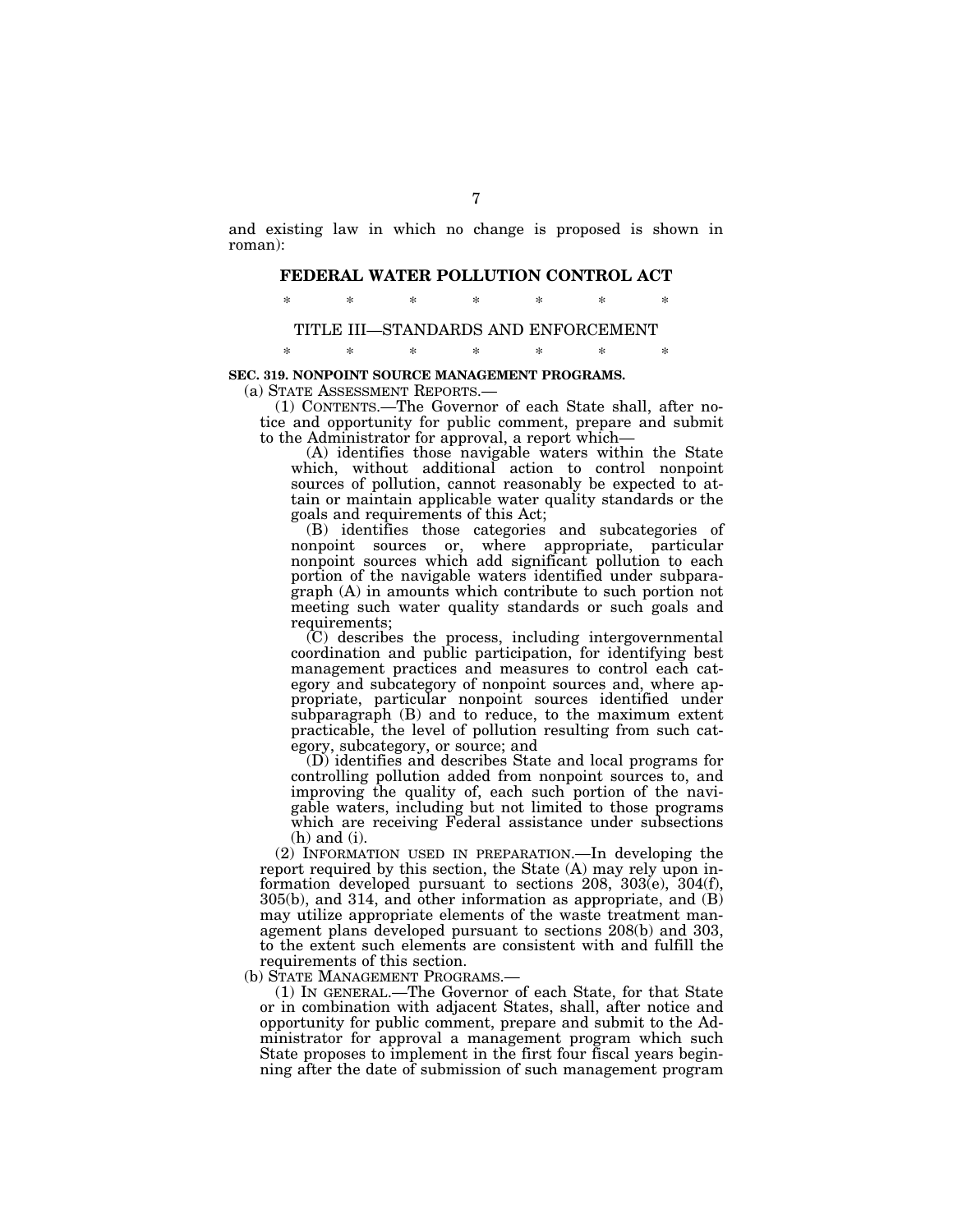for controlling pollution added from nonpoint sources to the navigable waters within the State and improving the quality of such waters.

(2) SPECIFIC CONTENTS.—Each management program proposed for implementation under this subsection shall include each of the following:

(A) An identification of the best management practices and measures which will be undertaken to reduce pollutant loadings resulting from each category, subcategory, or particular nonpoint source designated under paragraph  $(1)(B)$ , taking into account the impact of the practice on ground water quality.

(B) An identification of programs (including, as appropriate, nonregulatory or regulatory programs for enforcement, technical assistance, financial assistance, education, training, technology transfer, and demonstration projects) to achieve implementation of the best management practices by the categories, subcategories, and particular nonpoint sources designated under subparagraph (A).

(C) A schedule containing annual milestones for (i) utilization of the program implementation methods identified in subparagraph (B), and (ii) implementation of the best management practices identified in subparagraph (A) by the categories, subcategories, or particular nonpoint sources designated under paragraph (1)(B). Such schedule shall provide for utilization of the best management practices at the earliest practicable date.

(D) A certification of the attorney general of the State or States (or the chief attorney of any State water pollution control agency which has independent legal counsel) that the laws of the State or States, as the case may be, provide adequate authority to implement such management program or, if there is not such adequate authority, a list of such additional authorities as will be necessary to implement such management program. A schedule and commitment by the State or States to seek such additional authorities as expeditiously as practicable.

(E) Sources of Federal and other assistance and funding (other than assistance provided under subsections (h) and (i)) which will be available in each of such fiscal years for supporting implementation of such practices and measures and the purposes for which such assistance will be used in each of such fiscal years.

(F) An identification of Federal financial assistance programs and Federal development projects for which the State will review individual assistance applications or development projects for their effect on water quality pursuant to the procedures set forth in Executive Order 12372 as in effect on September 17, 1983, to determine whether such assistance applications or development projects would be consistent with the program prepared under this subsection; for the purposes of this subparagraph, identification shall not be limited to the assistance programs or development projects subject to Executive Order 12372 but may include any programs listed in the most recent Cata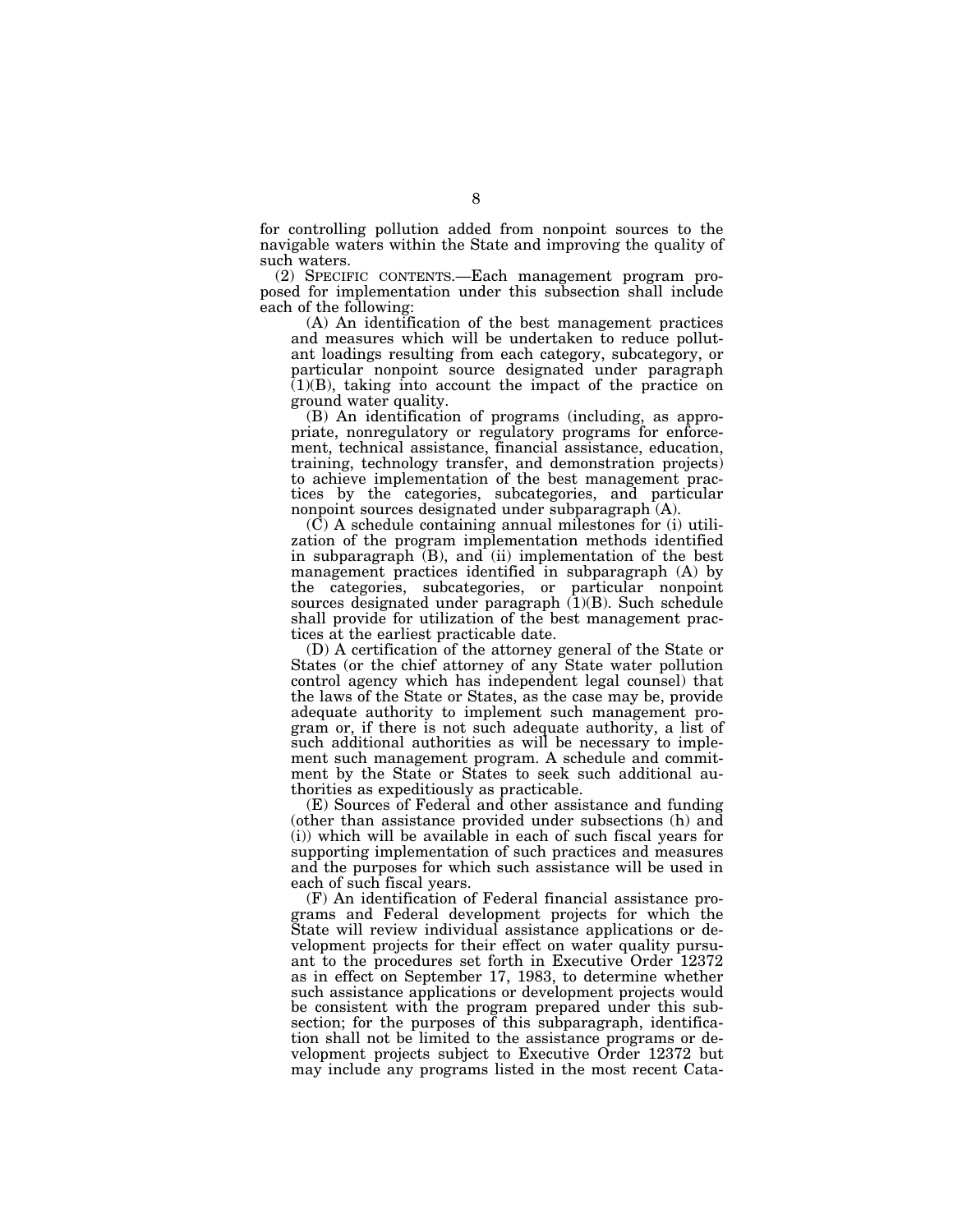log of Federal Domestic Assistance which may have an effect on the purposes and objectives of the State's nonpoint source pollution management program.

(3) UTILIZATION OF LOCAL AND PRIVATE EXPERTS.—In developing and implementing a management program under this subsection, a State shall, to the maximum extent practicable, involve local public and private agencies and organizations which have expertise in control of nonpoint sources of pollution.

(4) DEVELOPMENT ON WATERSHED BASIS.—A State shall, to the maximum extent practicable, develop and implement a management program under this subsection on a watershedby-watershed basis within such State.

(c) ADMINISTRATIVE PROVISIONS.—

(1) COOPERATION REQUIREMENT.—Any report required by subsection (a) and any management program and report required by subsection (b) shall be developed in cooperation with local, substate regional, and interstate entities which are actively planning for the implementation of nonpoint source pollution controls and have either been certified by the Administrator in accordance with section 208, have worked jointly with the State on water quality management planning under section 205(j), or have been designated by the State legislative body or Governor as water quality management planning agencies for their geographic areas.

(2) TIME PERIOD FOR SUBMISSION OF REPORTS AND MANAGE- MENT PROGRAMS.—Each report and management program shall be submitted to the Administrator during the 18-month period beginning on the date of the enactment of this section.

(d) APPROVAL OR DISAPPROVAL OF REPORTS AND MANAGEMENT<br>Programs.—

(1) DEADLINE.—Subject to paragraph  $(2)$ , not later than 180 days after the date of submission to the Administrator of any report or management program under this section (other than subsections  $(h)$ ,  $(i)$ , and  $(k)$ , the Administrator shall either approve or disapprove such report or management program, as the case may be. The Administrator may approve a portion of a management program under this subsection. If the Administrator does not disapprove a report, management program, or portion of a management program in such 180-day period, such report, management program, or portion shall be deemed approved for purposes of this section.

(2) PROCEDURE FOR DISAPPROVAL.—If, after notice and opportunity for public comment and consultation with appropriate Federal and State agencies and other interested persons, the Administrator determines that—

(A) the proposed management program or any portion thereof does not meet the requirements of subsection (b)(2) of this section or is not likely to satisfy, in whole or in part, the goals and requirements of this Act;

(B) adequate authority does not exist, or adequate resources are not available, to implement such program or portion;

(C) the schedule for implementing such program or portion is not sufficiently expeditious; or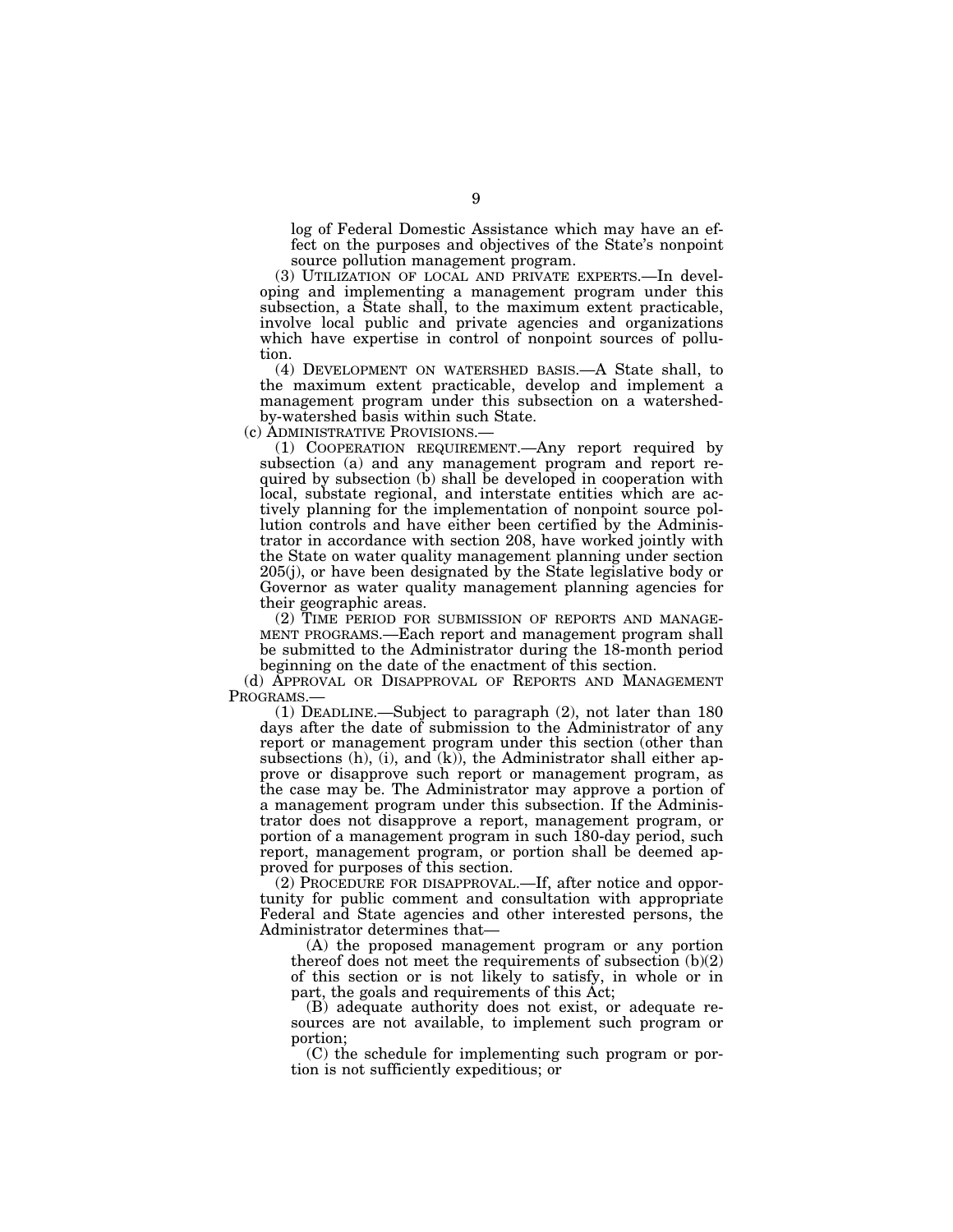(D) the practices and measures proposed in such program or portion are not adequate to reduce the level of pollution in navigable waters in the State resulting from nonpoint sources and to improve the quality of navigable waters in the State;

the Administrator shall within 6 months of the receipt of the proposed program notify the State of any revisions or modifications necessary to obtain approval. The State shall thereupon have an additional 3 months to submit its revised management program and the Administrator shall approve or disapprove such revised program within three months of receipt.

(3) FAILURE OF STATE TO SUBMIT REPORT.—If a Governor of a State does not submit the report required by subsection (a) within the period specified by subsection  $(c)(2)$ , the Administrator shall, within 30 months after the date of the enactment of this section, prepare a report for such State which makes the identifications required by paragraphs  $(1)(A)$  and  $(1)(B)$  of subsection (a). Upon completion of the requirement of the preceding sentence and after notice and opportunity for comment, the Administrator shall report to Congress on his actions pursuant to this section.

(e) LOCAL MANAGEMENT PROGRAMS; TECHNICAL ASSISTANCE.—If a State fails to submit a management program under subsection (b) or the Administrator does not approve such a management program, a local public agency or organization which has expertise in, and authority to, control water pollution resulting from nonpoint sources in any area of such State which the Administrator determines is of sufficient geographic size may, with approval of such State, request the Administrator to provide, and the Administrator shall provide, technical assistance to such agency or organization in developing for such area a management program which is described in subsection (b) and can be approved pursuant to subsection (d). After development of such management program, such agency or organization shall submit such management program to the Administrator for approval. If the Administrator approves such management program, such agency or organization shall be eligible to receive financial assistance under subsection (h) for implementation of such management program as if such agency or organization were a State for which a report submitted under subsection (a) and a management program submitted under subsection (b) were approved under this section. Such financial assistance shall be subject to the same terms and conditions as assistance provided to a State under subsection (h).

(f) TECHNICAL ASSISTANCE FOR STATE.—Upon request of a State, the Administrator may provide technical assistance to such State in developing a management program approved under subsection (b) for those portions of the navigable waters requested by such State.

(g) INTERSTATE MANAGEMENT CONFERENCE.— (1) CONVENING OF CONFERENCE; NOTIFICATION; PURPOSE.—If any portion of the navigable waters in any State which is implementing a management program approved under this section is not meeting applicable water quality standards or the goals and requirements of this Act as a result, in whole or in part, of pollution from nonpoint sources in another State, such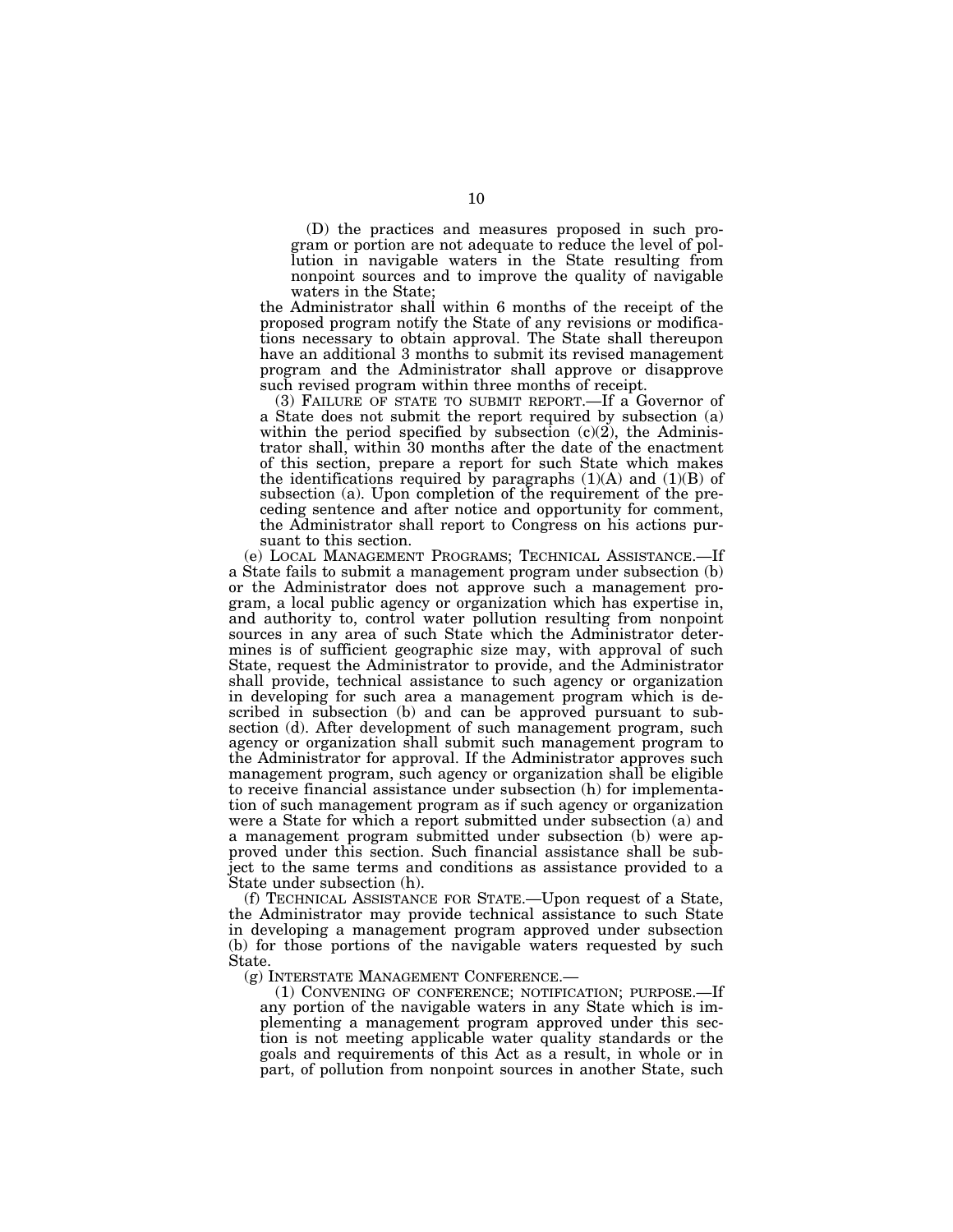State may petition the Administrator to convene, and the Administrator shall convene, a management conference of all States which contribute significant pollution resulting from nonpoint sources to such portion. If, on the basis of information available, the Administrator determines that a State is not meeting applicable water quality standards or the goals and requirements of this Act as a result, in whole or in part, of significant pollution from nonpoint sources in another State, the Administrator shall notify such States. The Administrator may convene a management conference under this paragraph not later than 180 days after giving such notification, whether or not the State which is not meeting such standards requests such conference. The purpose of such conference shall be to develop an agreement among such States to reduce the level of pollution in such portion resulting from nonpoint sources and to improve the water quality of such portion. Nothing in such agreement shall supersede or abrogate rights to quantities of water which have been established by interstate water compacts, Supreme Court decrees, or State water laws. This subsection shall not apply to any pollution which is subject to the Colorado River Basin Salinity Control Act. The requirement that the Administrator convene a management conference shall not be subject to the provisions of section 505 of this Act.

(2) STATE MANAGEMENT PROGRAM REQUIREMENT.—To the extent that the States reach agreement through such conference, the management programs of the States which are parties to such agreements and which contribute significant pollution to the navigable waters or portions thereof not meeting applicable water quality standards or goals and requirements of this Act will be revised to reflect such agreement. Such management programs shall be consistent with Federal and State law.

(h) GRANT PROGRAM.—

(1) GRANTS FOR IMPLEMENTATION OF MANAGEMENT PRO- GRAMS.—Upon application of a State for which a report submitted under subsection (a) and a management program submitted under subsection (b) is approved under this section, the Administrator shall make grants, subject to such terms and conditions as the Administrator considers appropriate, under this subsection to such State for the purpose of assisting the State in implementing such management program. Funds reserved pursuant to section 205(j)(5) of this Act may be used to develop and implement such management program.

(2) APPLICATIONS.—An application for a grant under this subsection in any fiscal year shall be in such form and shall contain such other information as the Administrator may require, including an identification and description of the best management practices and measures which the State proposes to assist, encourage, or require in such year with the Federal assistance to be provided under the grant.

(3) FEDERAL SHARE.—The Federal share of the cost of each management program implemented with Federal assistance under this subsection in any fiscal year shall not exceed 60 percent of the cost incurred by the State in implementing such management program and shall be made on condition that the non-Federal share is provided from non-Federal sources.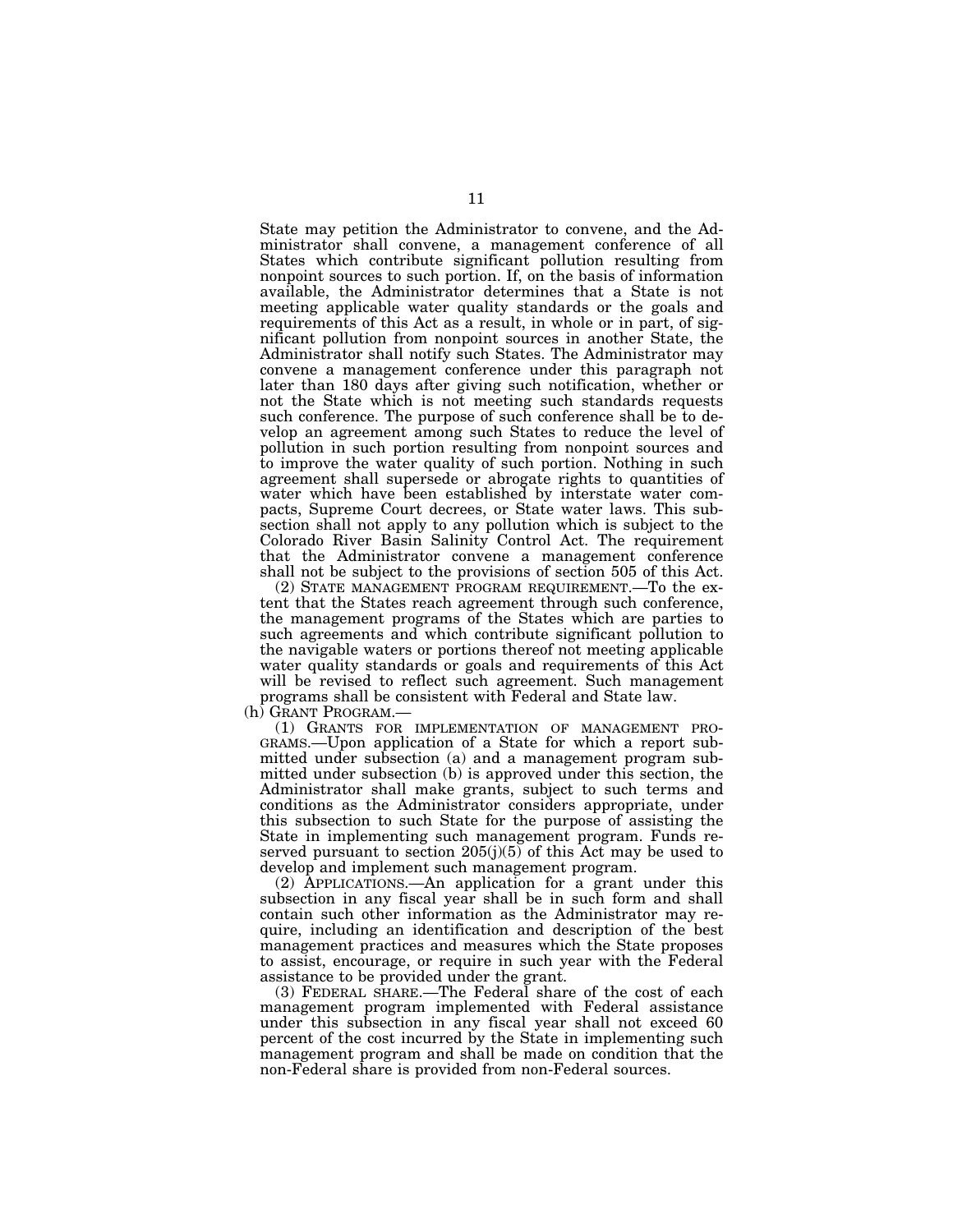(4) LIMITATION ON GRANT AMOUNTS.—Notwithstanding any other provision of this subsection, not more than 15 percent of the amount appropriated to carry out this subsection may be used to make grants to any one State, including any grants to any local public agency or organization with authority to control pollution from nonpoint sources in any area of such State.

(5) PRIORITY FOR EFFECTIVE MECHANISMS.—For each fiscal year beginning after September 30, 1987, the Administrator may give priority in making grants under this subsection, and shall give consideration in determining the Federal share of any such grant, to States which have implemented or are proposing to implement management programs which will—

(A) control particularly difficult or serious nonpoint source pollution problems, including, but not limited to, problems resulting from mining activities;

(B) implement innovative methods or practices for controlling nonpoint sources of pollution, including regulatory programs where the Administrator deems appropriate;

(C) control interstate nonpoint source pollution problems; or

(D) carry out ground water quality protection activities which the Administrator determines are part of a comprehensive nonpoint source pollution control program, including research, planning, ground water assessments, demonstration programs, enforcement, technical assistance, education, and training to protect ground water quality from nonpoint sources of pollution.

(6) AVAILABILITY FOR OBLIGATION.—The funds granted to each State pursuant to this subsection in a fiscal year shall remain available for obligation by such State for the fiscal year for which appropriated. The amount of any such funds not obligated by the end of such fiscal year shall be available to the Administrator for granting to other States under this subsection in the next fiscal year.

(7) LIMITATION ON USE OF FUNDS.—States may use funds from grants made pursuant to this section for financial assistance to persons only to the extent that such assistance is related to the costs of demonstration projects.

(8) SATISFACTORY PROGRESS.—No grant may be made under this subsection in any fiscal year to a State which in the preceding fiscal year received a grant under this subsection unless the Administrator determines that such State made satisfactory progress in such preceding fiscal year in meeting the schedule specified by such State under subsection (b)(2).

(9) MAINTENANCE OF EFFORT.—No grant may be made to a State under this subsection in any fiscal year unless such State enters into such agreements with the Administrator as the Administrator may require to ensure that such State will maintain its aggregate expenditures from all other sources for programs for controlling pollution added to the navigable waters in such State from nonpoint sources and improving the quality of such waters at or above the average level of such expenditures in its two fiscal years preceding the date of enactment of this subsection.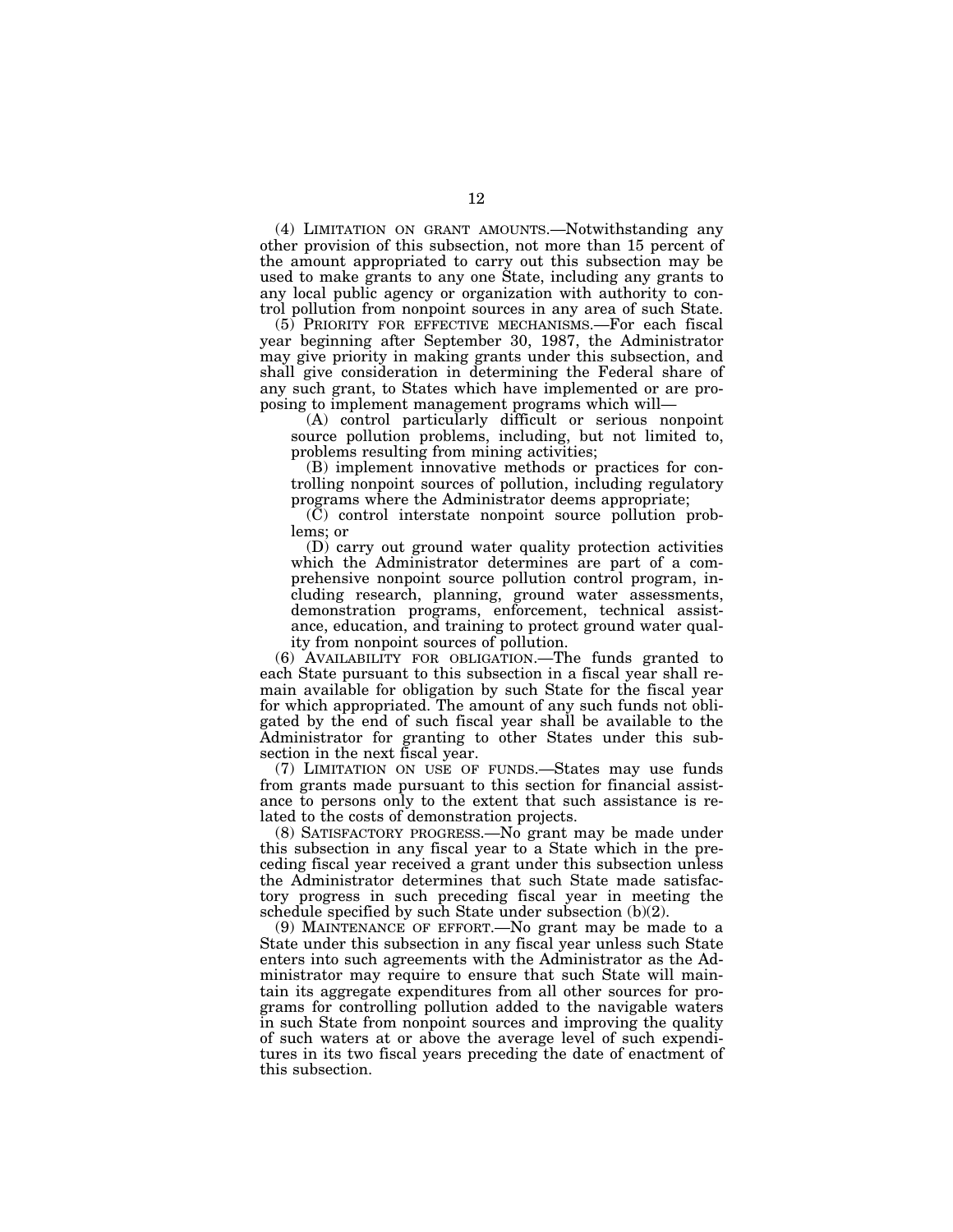(10) REQUEST FOR INFORMATION.—The Administrator may request such information, data, and reports as he considers necessary to make the determination of continuing eligibility for grants under this section.

(11) REPORTING AND OTHER REQUIREMENTS.—Each State shall report to the Administrator on an annual basis concerning  $(A)$  its progress in meeting the schedule of milestones submitted pursuant to subsection  $(b)(2)(C)$  of this section, and (B) to the extent that appropriate information is available, reductions in nonpoint source pollutant loading and improvements in water quality for those navigable waters or watersheds within the State which were identified pursuant to subsection  $(a)(1)(A)$  of this section resulting from implementation of the management program.

(12) LIMITATION ON ADMINISTRATIVE COSTS.—For purposes of this subsection, administrative costs in the form of salaries, overhead, or indirect costs for services provided and charged against activities and programs carried out with a grant under this subsection shall not exceed in any fiscal year 10 percent of the amount of the grant in such year, except that costs of implementing enforcement and regulatory activities, education, training, technical assistance, demonstration projects, and technology transfer programs shall not be subject to this limitation.

(i) GRANTS FOR PROTECTING GROUNDWATER QUALITY.— (1) ELIGIBLE APPLICANTS AND ACTIVITIES.—Upon application of a State for which a report submitted under subsection (a) and a plan submitted under subsection (b) is approved under this section, the Administrator shall make grants under this subsection to such State for the purpose of assisting such State in carrying out groundwater quality protection activities which the Administrator determines will advance the State toward implementation of a comprehensive nonpoint source pollution control program. Such activities shall include, but not be limited to, research, planning, groundwater assessments, demonstration programs, enforcement, technical assistance, education and training to protect the quality of groundwater and to prevent contamination of groundwater from nonpoint sources of pollution.

(2) APPLICATIONS.—An application for a grant under this subsection shall be in such form and shall contain such information as the Administrator may require.

(3) FEDERAL SHARE; MAXIMUM AMOUNT.—The Federal share of the cost of assisting a State in carrying out groundwater protection activities in any fiscal year under this subsection shall be 50 percent of the costs incurred by the State in carrying out such activities, except that the maximum amount of Federal assistance which any State may receive under this subsection in any fiscal year shall not exceed \$150,000.

(4) REPORT.—The Administrator shall include in each report transmitted under subsection (m) a report on the activities and programs implemented under this subsection during the preceding fiscal year.

(j) AUTHORIZATION OF APPROPRIATIONS.—There is authorized to be appropriated to carry out [subsections (h) and (i) not to exceed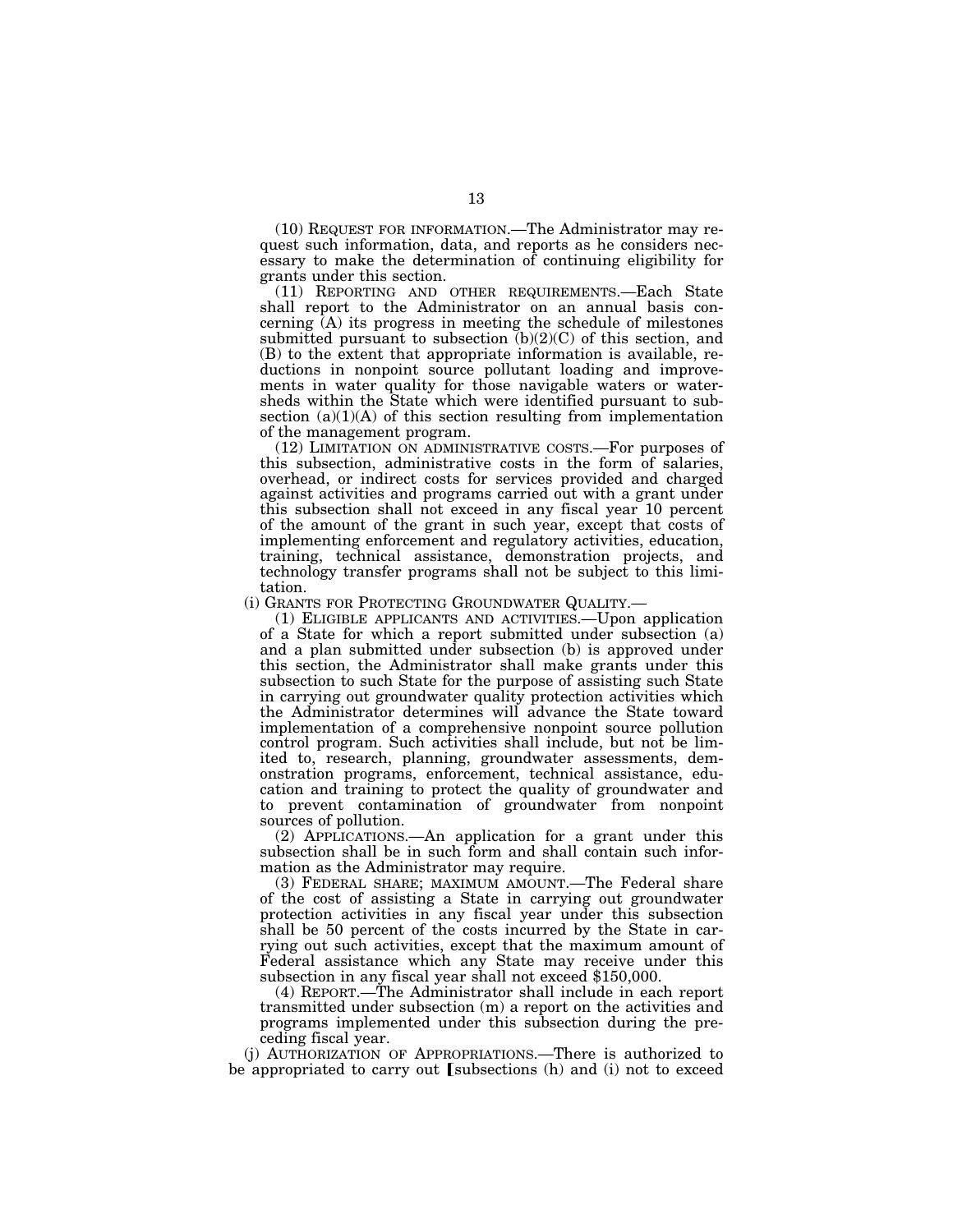\$70,000,000 for fiscal year 1988, \$100,000,000 per fiscal year for each of fiscal years 1989 and 1990, and \$130,000,000 for fiscal year 1991] *subsections (h) and (i) \$200,000,000 for each of fiscal years 2022 through 2026*; except that for each of such fiscal years not to exceed \$7,500,000 may be made available to carry out subsection (i). Sums appropriated pursuant to this subsection shall remain available until expended.

(k) CONSISTENCY OF OTHER PROGRAMS AND PROJECTS WITH MAN-AGEMENT PROGRAMS.—The Administrator shall transmit to the Office of Management and Budget and the appropriate Federal departments and agencies a list of those assistance programs and development projects identified by each State under subsection  $(b)(2)(F)$  for which individual assistance applications and projects will be reviewed pursuant to the procedures set forth in Executive Order 12372 as in effect on September 17, 1983. Beginning not later than sixty days after receiving notification by the Administrator, each Federal department and agency shall modify existing regulations to allow States to review individual development projects and assistance applications under the identified Federal assistance programs and shall accommodate, according to the requirements and definitions of Executive Order 12372, as in effect on September 17, 1983, the concerns of the State regarding the consistency of such applications or projects with the State nonpoint source pollution management program.

(l) COLLECTION OF INFORMATION.—The Administrator shall collect and make available, through publications and other appropriate means, information pertaining to management practices and implementation methods, including, but not limited to, (1) information concerning the costs and relative efficiencies of best management practices for reducing nonpoint source pollution; and (2) available data concerning the relationship between water quality and implementation of various management practices to control nonpoint sources of pollution.

(m) REPORTS OF ADMINISTRATOR.—

(1) ANNUAL REPORTS.—Not later than January 1, 1988, and each January 1 thereafter, the Administrator shall transmit to the Committee on Public Works and Transportation of the House of Representatives and the Committee on Environment and Public Works of the Senate, a report for the preceding fiscal year on the activities and programs implemented under this section and the progress made in reducing pollution in the navigable waters resulting from nonpoint sources and improving the quality of such waters.

(2) FINAL REPORT.—Not later than January 1, 1990, the Administrator shall transmit to Congress a final report on the activities carried out under this section. Such report, at a minimum, shall—

(A) describe the management programs being implemented by the States by types and amount of affected navigable waters, categories and subcategories of nonpoint sources, and types of best management practices being implemented;

(B) describe the experiences of the States in adhering to schedules and implementing best management practices;